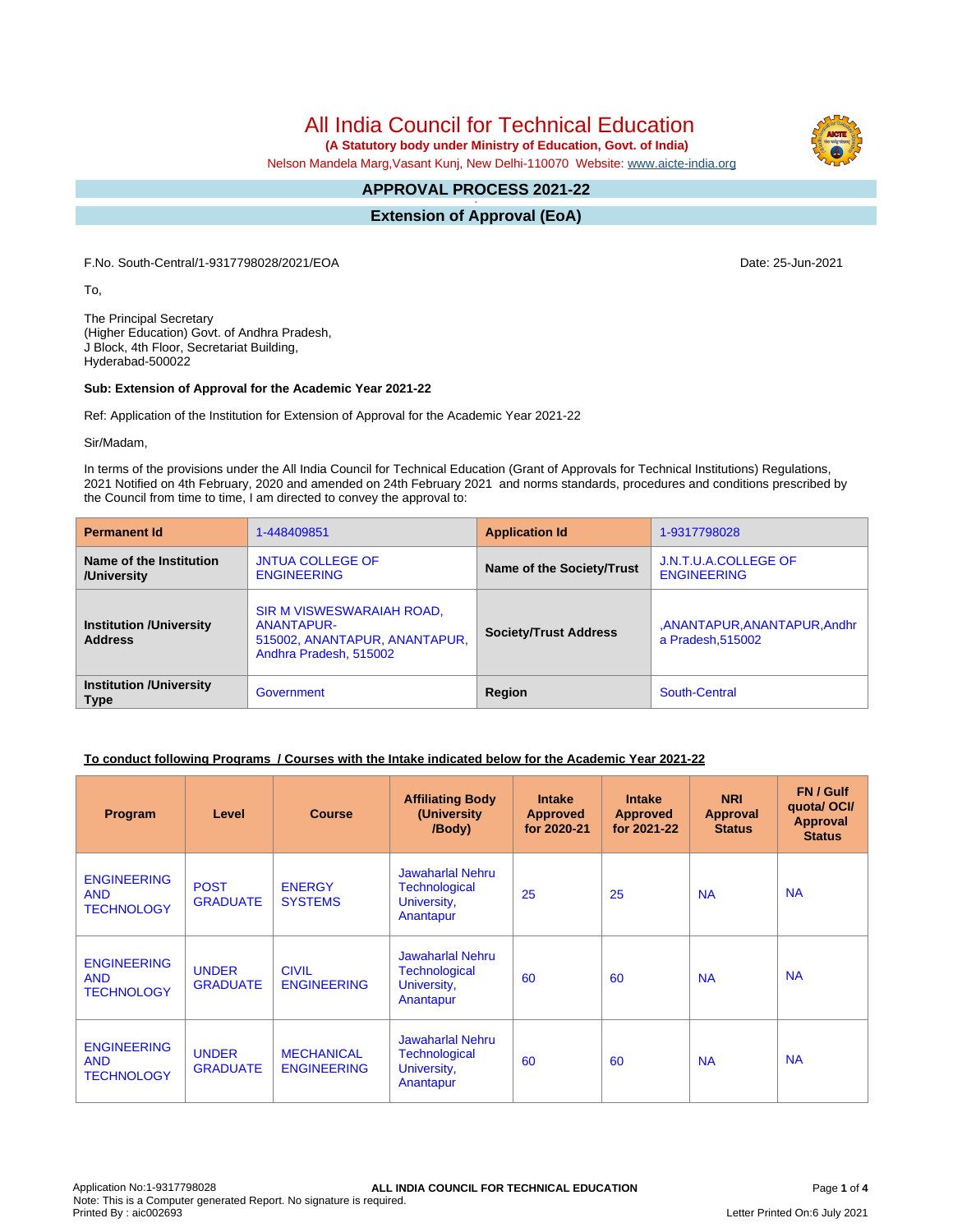| <b>ENGINEERING</b><br><b>AND</b><br><b>TECHNOLOGY</b> | <b>UNDER</b><br><b>GRADUATE</b> | <b>ELECTRICAL</b><br><b>AND</b><br><b>ELECTRONICS</b><br><b>ENGINEERING</b>                   | <b>Jawaharlal Nehru</b><br><b>Technological</b><br>University,<br>Anantapur | 60 | 60 | <b>NA</b> | <b>NA</b> |
|-------------------------------------------------------|---------------------------------|-----------------------------------------------------------------------------------------------|-----------------------------------------------------------------------------|----|----|-----------|-----------|
| <b>ENGINEERING</b><br><b>AND</b><br><b>TECHNOLOGY</b> | <b>UNDER</b><br><b>GRADUATE</b> | <b>ELECTRONICS</b><br><b>AND</b><br><b>COMMUNICATIO</b><br><b>NS</b><br><b>ENGINEERING</b>    | <b>Jawaharlal Nehru</b><br><b>Technological</b><br>University,<br>Anantapur | 60 | 60 | <b>NA</b> | <b>NA</b> |
| <b>ENGINEERING</b><br><b>AND</b><br><b>TECHNOLOGY</b> | <b>UNDER</b><br><b>GRADUATE</b> | <b>CHEMICAL</b><br><b>ENGINEERING</b>                                                         | <b>Jawaharlal Nehru</b><br>Technological<br>University,<br>Anantapur        | 60 | 60 | <b>NA</b> | <b>NA</b> |
| <b>ENGINEERING</b><br><b>AND</b><br><b>TECHNOLOGY</b> | <b>UNDER</b><br><b>GRADUATE</b> | <b>COMPUTER</b><br><b>SCIENCE AND</b><br><b>ENGINEERING</b>                                   | <b>Jawaharlal Nehru</b><br>Technological<br>University,<br>Anantapur        | 60 | 60 | <b>NA</b> | <b>NA</b> |
| <b>ENGINEERING</b><br><b>AND</b><br><b>TECHNOLOGY</b> | <b>POST</b><br><b>GRADUATE</b>  | <b>STRUCTURAL</b><br><b>ENGINEERING</b>                                                       | <b>Jawaharlal Nehru</b><br><b>Technological</b><br>University,<br>Anantapur | 25 | 25 | <b>NA</b> | <b>NA</b> |
| <b>ENGINEERING</b><br><b>AND</b><br><b>TECHNOLOGY</b> | <b>POST</b><br><b>GRADUATE</b>  | <b>ELECTRICAL</b><br><b>POWER</b><br><b>SYSTEMS</b>                                           | <b>Jawaharlal Nehru</b><br>Technological<br>University,<br>Anantapur        | 25 | 25 | <b>NA</b> | <b>NA</b> |
| <b>ENGINEERING</b><br><b>AND</b><br><b>TECHNOLOGY</b> | <b>POST</b><br><b>GRADUATE</b>  | <b>CONTROL</b><br><b>SYSTEMS</b>                                                              | <b>Jawaharlal Nehru</b><br><b>Technological</b><br>University,<br>Anantapur | 25 | 25 | <b>NA</b> | <b>NA</b> |
| <b>ENGINEERING</b><br><b>AND</b><br><b>TECHNOLOGY</b> | <b>POST</b><br><b>GRADUATE</b>  | <b>POWER AND</b><br><b>INDUSTRIAL</b><br><b>DRIVES</b>                                        | <b>Jawaharlal Nehru</b><br><b>Technological</b><br>University,<br>Anantapur | 25 | 25 | <b>NA</b> | <b>NA</b> |
| <b>ENGINEERING</b><br><b>AND</b><br><b>TECHNOLOGY</b> | <b>POST</b><br><b>GRADUATE</b>  | <b>REFRIGERATIO</b><br>N & AIR<br><b>CONDITIONING</b>                                         | <b>Jawaharlal Nehru</b><br><b>Technological</b><br>University,<br>Anantapur | 25 | 25 | <b>NA</b> | <b>NA</b> |
| <b>ENGINEERING</b><br><b>AND</b><br><b>TECHNOLOGY</b> | <b>POST</b><br><b>GRADUATE</b>  | <b>PRODUCT</b><br><b>DESIGN</b>                                                               | <b>Jawaharlal Nehru</b><br><b>Technological</b><br>University,<br>Anantapur | 25 | 25 | <b>NA</b> | <b>NA</b> |
| <b>ENGINEERING</b><br><b>AND</b><br><b>TECHNOLOGY</b> | <b>POST</b><br><b>GRADUATE</b>  | <b>INTERNAL</b><br><b>COMBUSTION</b><br><b>AND</b><br><b>AUTOMOBILES</b>                      | <b>Jawaharlal Nehru</b><br><b>Technological</b><br>University,<br>Anantapur | 25 | 25 | <b>NA</b> | <b>NA</b> |
| <b>ENGINEERING</b><br><b>AND</b><br><b>TECHNOLOGY</b> | <b>POST</b><br><b>GRADUATE</b>  | <b>DIGITAL</b><br><b>ELECTRONICS</b><br><b>AND</b><br><b>COMMUNICATIO</b><br><b>N SYSTEMS</b> | <b>Jawaharlal Nehru</b><br><b>Technological</b><br>University,<br>Anantapur | 25 | 25 | <b>NA</b> | <b>NA</b> |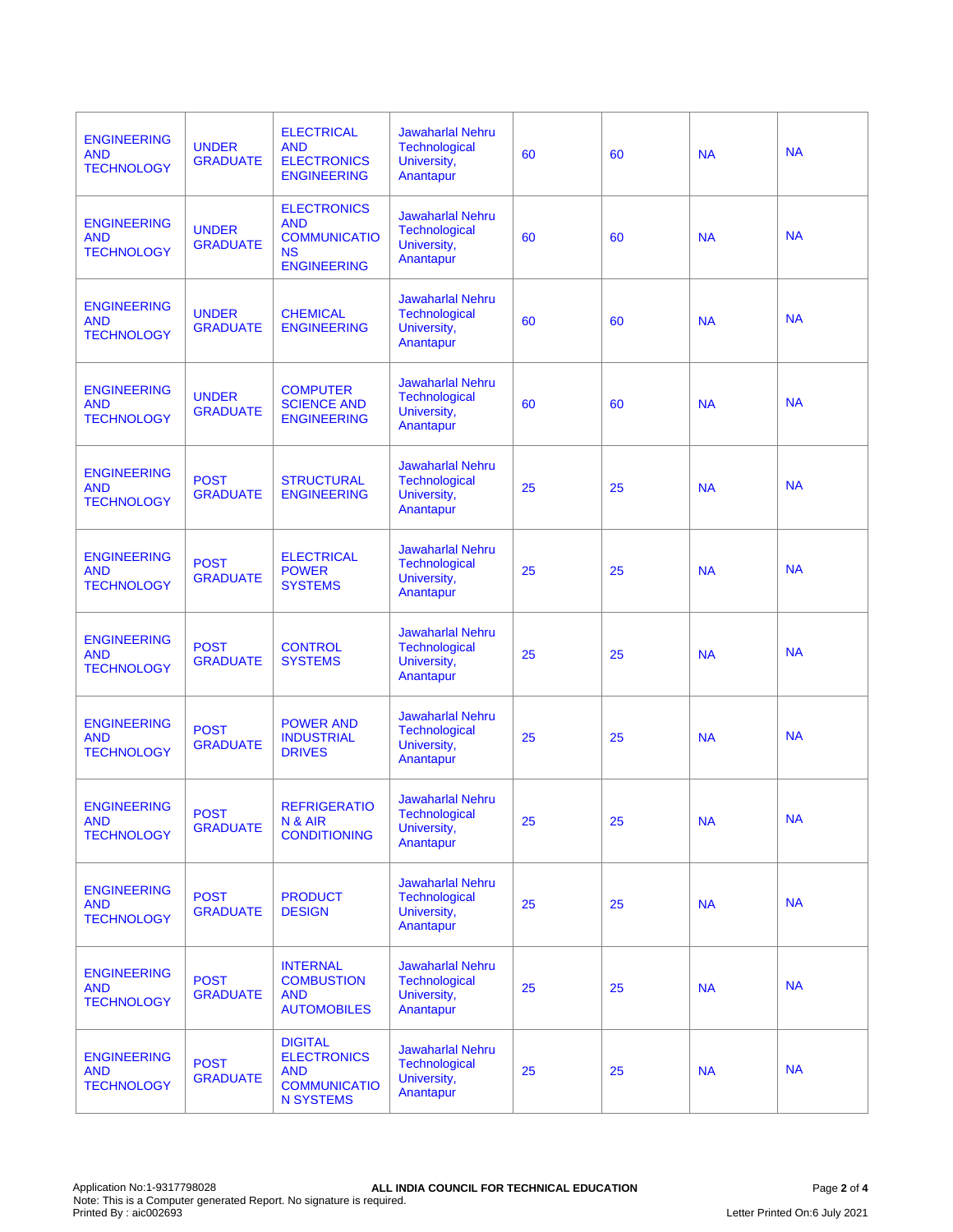| <b>MCA</b>                                            | <b>POST</b><br><b>GRADUATE</b> | <b>MASTERS IN</b><br><b>COMPUTER</b><br><b>APPLICATIONS</b>                | <b>Jawaharlal Nehru</b><br>Technological<br>University,<br>Anantapur        | 60 | 60 | <b>NA</b> | <b>NA</b> |
|-------------------------------------------------------|--------------------------------|----------------------------------------------------------------------------|-----------------------------------------------------------------------------|----|----|-----------|-----------|
| <b>ENGINEERING</b><br><b>AND</b><br><b>TECHNOLOGY</b> | <b>POST</b><br><b>GRADUATE</b> | <b>COMPUTER</b><br><b>SCIENCE</b>                                          | <b>Jawaharlal Nehru</b><br><b>Technological</b><br>University,<br>Anantapur | 25 | 25 | <b>NA</b> | <b>NA</b> |
| <b>ENGINEERING</b><br><b>AND</b><br><b>TECHNOLOGY</b> | <b>POST</b><br><b>GRADUATE</b> | <b>SOFTWARE</b><br><b>ENGINEERING</b>                                      | <b>Jawaharlal Nehru</b><br><b>Technological</b><br>University,<br>Anantapur | 25 | 25 | <b>NA</b> | <b>NA</b> |
| <b>ENGINEERING</b><br><b>AND</b><br><b>TECHNOLOGY</b> | <b>POST</b><br><b>GRADUATE</b> | <b>CHEMICAL</b><br><b>ENGINEERING</b>                                      | <b>Jawaharlal Nehru</b><br><b>Technological</b><br>University,<br>Anantapur | 25 | 25 | <b>NA</b> | <b>NA</b> |
| <b>ENGINEERING</b><br><b>AND</b><br><b>TECHNOLOGY</b> | <b>POST</b><br><b>GRADUATE</b> | <b>COMPUTER</b><br><b>AIDED</b><br><b>STRUCTURAL</b><br><b>ENGINEERING</b> | <b>Jawaharlal Nehru</b><br><b>Technological</b><br>University,<br>Anantapur | 25 | 25 | <b>NA</b> | <b>NA</b> |
| <b>ENGINEERING</b><br><b>AND</b><br><b>TECHNOLOGY</b> | <b>POST</b><br><b>GRADUATE</b> | <b>ARTIFICIAL</b><br><b>INTELLIGENCE</b>                                   | <b>Jawaharlal Nehru</b><br>Technological<br>University,<br>Anantapur        | 18 | 18 | <b>NA</b> | <b>NA</b> |
| <b>ENGINEERING</b><br><b>AND</b><br><b>TECHNOLOGY</b> | <b>POST</b><br><b>GRADUATE</b> | <b>RELIABILITY</b><br><b>ENGINEERING</b>                                   | <b>Jawaharlal Nehru</b><br>Technological<br>University,<br>Anantapur        | 18 | 18 | <b>NA</b> | <b>NA</b> |
| <b>ENGINEERING</b><br><b>AND</b><br><b>TECHNOLOGY</b> | <b>POST</b><br><b>GRADUATE</b> | <b>CONSTRUCTION</b><br><b>PLANNING AND</b><br><b>MANAGEMENT</b>            | <b>Jawaharlal Nehru</b><br>Technological<br>University,<br>Anantapur        | 9  | 9  | <b>NA</b> | <b>NA</b> |

**It is mandatory to comply with all the essential requirements as given in APH 2021-22 (Appendix 6)**